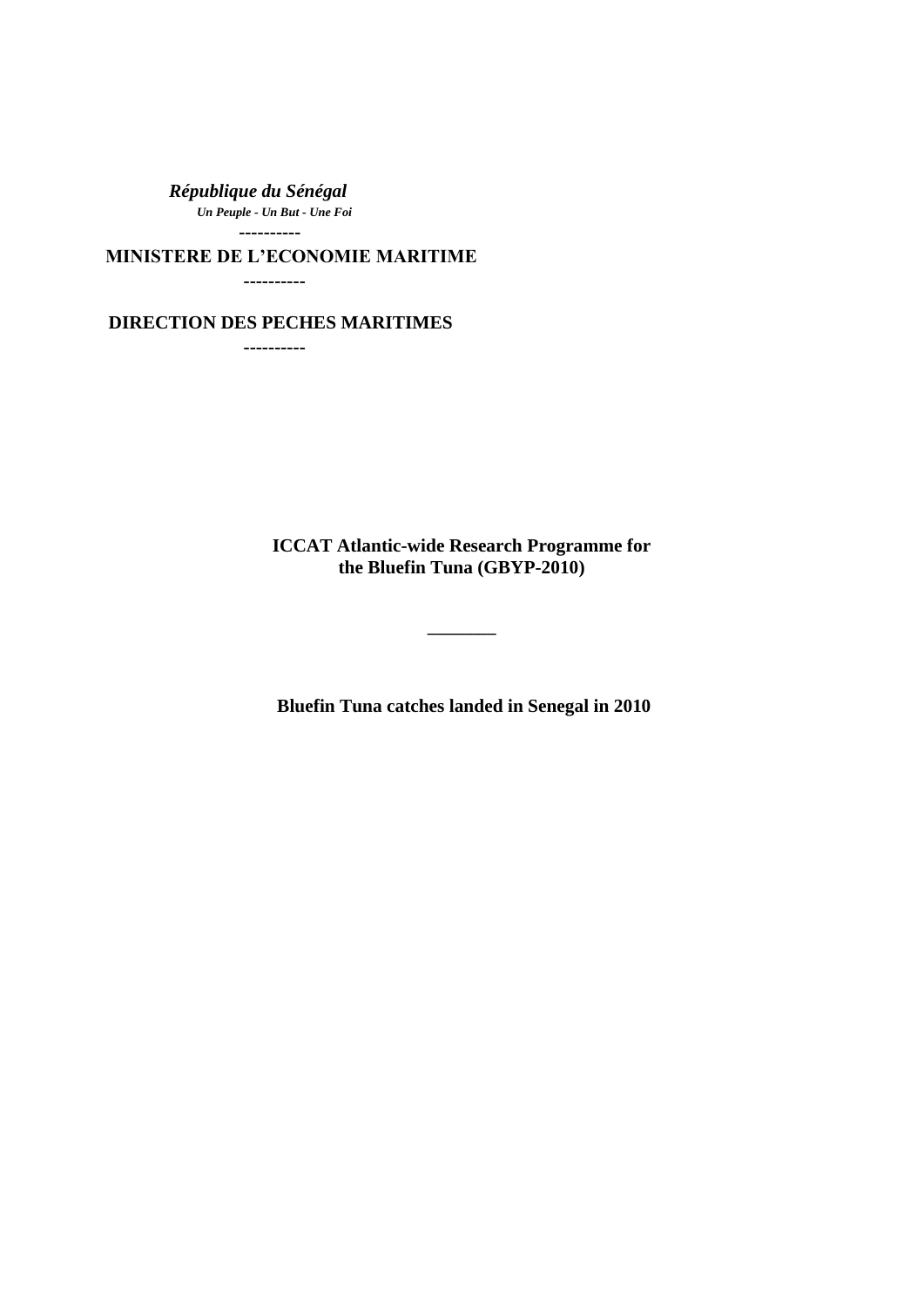## **Introduction**

Atlantic bluefin tuna inhabit the pelagic ecosystem of the entire North Atlantic and its adjacent seas, including the Mediterranean Sea. Among the tuna, bluefin tuna is the only large pelagic fish living permanently in temperate Atlantic waters (Bard et al. 1998; Fromentin and Fonteneau 2001).

In East Atlantic, the southern theorical ecologic limit of Bluefin tuna is the Cap Blanc (21° N). Bluefin tuna catches are always very uncommon in the south of the Canary Islands.

In Senegal, there was no bluefin tuna catch since the beginning of the years Fifties. The tuna baitboats fishing operating in Senegal coastal area between 12 to 21° N (West Africa) target primarily three species of tropical tunas yellowfin, Skipjack and Bigeye.

In 2010, a catch of certain number of bluefin Tuna by Spanish baitboats based in Dakar were announced. These catches were marketed at the same price as Bigeye **/** Yellowfin tuna towards Spain. It is in this context that this note is produced in order to confirm and give the relative information to these catches carried out by Spanish baitboats based in Dakar. The data are the landing day, the fishing period, the geographic area, the total landings, and the size composition.

This data collection was carried out with a partial financial support by ICCAT Atlantic-wide Research Programme for Bluefin Tuna (GBYP).

### **Methodology adopted**

Following the information collected, the Centre de Recherches Océanographiques de Dakar/Thiaroye (CRODT) and the Direction des Pêches Maritimes of Senegal conducted jointly the investigations in order to compile documents and information relative on bluefin catches in 2010. Meetings were held between the Administration, the Research and the Professionals of tuna fisheries to investigate the catches of bluefin tuna. Later on, Scientists and the fisheries Administration started to discuss the method to adopt in order to collect the maximum information and documents. Thus, many sources were collected.

This paper is based upon:

- Logbooks data collected on the baitboats,
- Statistical sheet and reports filled by the observers of the Direction de la Protection et de la Surveillance des pêches (DPSP) embarked on these spanish baitboats ;
- Trade declarations of fishing societies ;
- Information received from the companies trustees ;
- Documents from the customs office ;
- Sampling in port done by the technicians from the Centre de Recherches Océanographiques de Dakar-Thiaroye (CRODT).

All the fishery data corresponding were selected to be analyzed. For calculation we used the equation relationship between L- W;

*W*=2.95.10<sup>-5</sup>\*FL<sup>2.899</sup> (Anon. 1984)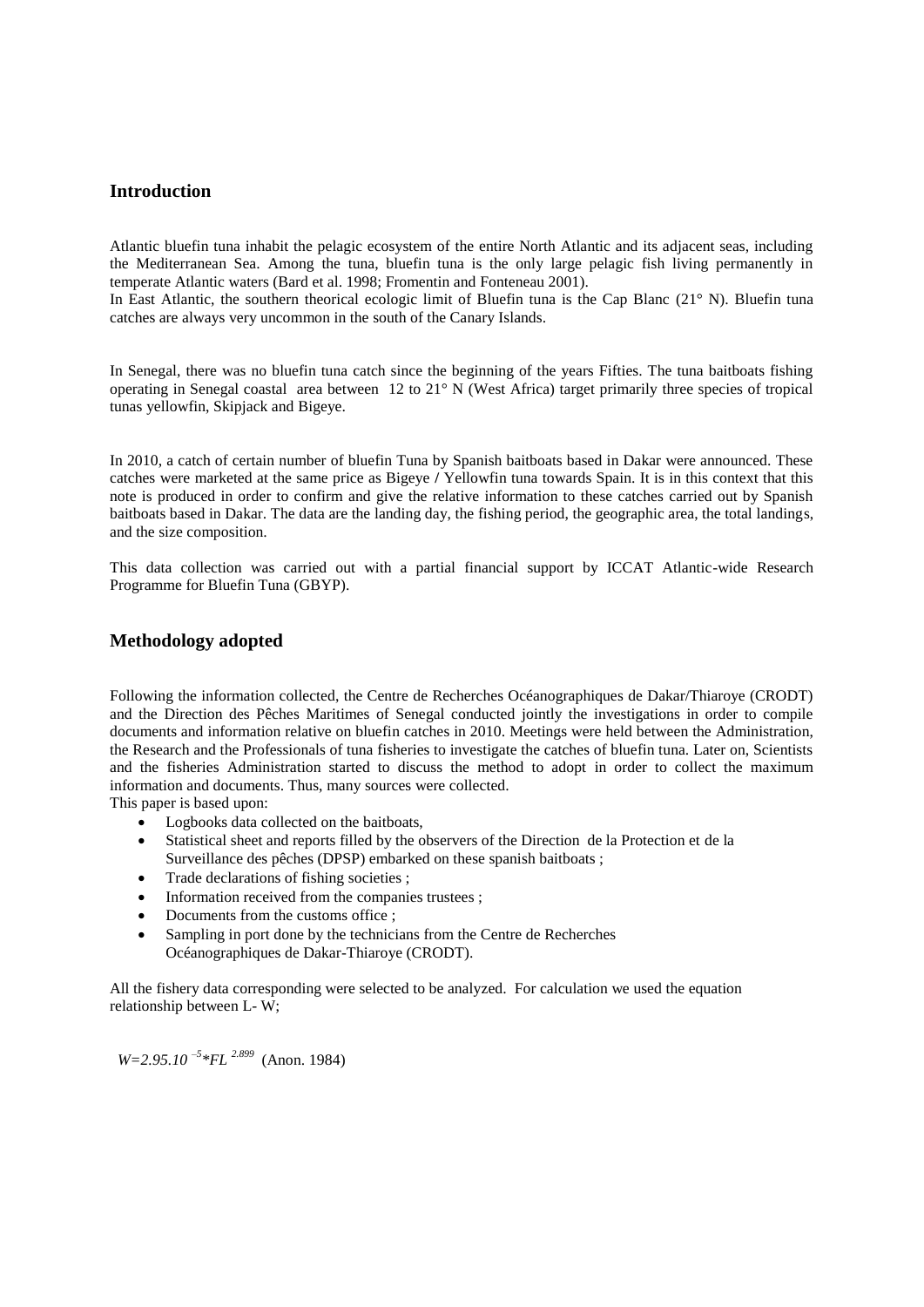## **Results and Discussion**

The exploitation of the various documents and information emphasized that Spanish baitboats based in Dakar captured and unloaded bluefin tuna during the first quarter of 2010. The unloading took place precisely in February. Those tunas were fresh fishes. The state of unloaded fishes (fresh) supposes that the fish was caught during the most recent sets fishing carried out by these baitboats. In February 2010, 19 specimens were unloaded in Dakar port. The total catches were 4350 kg **Table 1**. The mean size is around 229 cm and the mean weight 224 kg. These measurements indicate that the captured individuals were adults. It should be also emphasize the fact that these specimens had first dorsal length (LD1) except standards which the samplers could not measure with a caliper.

Table 2 shows that bluefin tuna catches were carried out in the latitudes  $16^{\circ}$ - 17° and longitude 17° and 18°. They are the fishing zones between Senegal and Mauritania. The **figure 1** indicates the fishing areas of the baitboat fleet based in Dakar in February 2010 (12-21° N).

**The Figure 2** shows the size distribution of bluefin and bigeye caught by these boats at the same period fishing and area. We note that sizes of bluefin landed were bigger than bigeye sizes. But, it might possible that bluefin tuna smaller are sampled like bigeye.

#### **Conclusion and Recommendation**

All documents analyzed confirm that fishes caught by Spanish baitboats and landed at Dakar in February 2010 are Bluefin tuna. The presence of bluefin in this southern area could be linked to trophic migration of bait and environmental changes. More attention should be devoted by the samplers.

#### **REFERENCES**

ANNYMOUS. 1984. Report of the bluefin tuna workshop, Japan September 1983. Collect. Vol. Sci. Pap, ICCAT, 19:1- 282.

BARD, F. X., P. Bach and E. Josse. 1998. Habitat et écophysiologie des thons : Quoi de neuf depuis 15 ans? Collect. Vol. Sci. Pap, ICCAT,50: 319-342.

FROMENTIN, J.-M. and A. Fonteneau. 2001. Fishing effects and life history traits: a case-study comparing tropical versus temperate tunas. Fisheries Research 53: 133-150.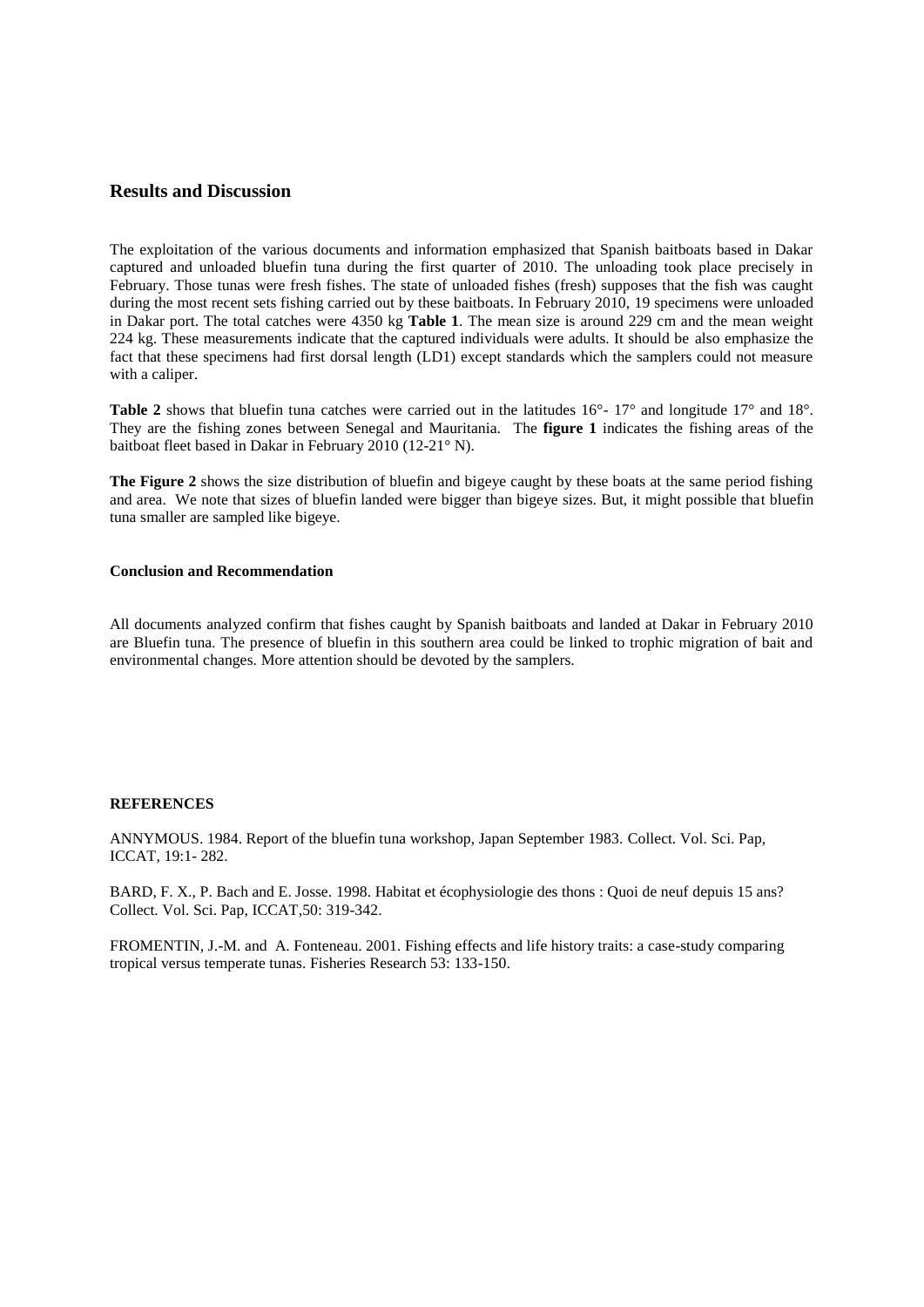| <b>Vessel</b>     | <b>Landing day</b> | <b>Total Bluefin</b><br>landings (kg) | <b>Total</b><br><b>Number</b> | <b>Mean</b><br>length (cm) | Mean weight<br>(Kg) |
|-------------------|--------------------|---------------------------------------|-------------------------------|----------------------------|---------------------|
| <b>Baitboat 1</b> | 2 3 /02/2010       | 474                                   | $\mathbf{2}$                  | 213                        | 237                 |
| <b>Baitboat 2</b> | 25/02/2010         | 3089                                  | 13                            | 235                        | 238                 |
| <b>Baitboat 3</b> | 28/02/2010         | 787                                   | $\boldsymbol{4}$              | 255                        | 197                 |
| <b>Total</b>      |                    | 4350                                  | 919                           | 229                        | 224                 |

**Table 1. Landings of Bluefin in Dakar**

# **Table2. Size composition of bluefin tuna caught by geographical area and boat**

| <b>Vessel</b>     | <b>Fishing day</b> | <b>Landing</b><br>day | Latitude          | Longitude         | Weight<br>$\left(\text{kg}\right)$ | <b>Size</b><br>$(cm)$ | <b>Numbers</b>   | Depth<br>(m) | <b>Sea</b><br>surface<br><b>Temperatures</b><br>(Celsius) |
|-------------------|--------------------|-----------------------|-------------------|-------------------|------------------------------------|-----------------------|------------------|--------------|-----------------------------------------------------------|
| <b>Baitboat 1</b> | 16/02/2010         | 2 3 /02/2010          | $16^{\circ}$ 55 N | $17^\circ 39$ W   | 252                                | 206                   | $\mathbf{1}$     | 2600         | $\overline{22}$                                           |
|                   |                    |                       |                   |                   | 222                                | 182                   | $\mathbf 1$      |              |                                                           |
| <b>Baitboat 2</b> | 19/02/2010         | 25/02/2010            | $17^{\circ}$ 19 N | $17^{\circ}$ 31 W | 299                                | 261                   | $\mathbf{1}$     | 2500         | 21,4                                                      |
|                   |                    |                       |                   |                   | 273                                | 253                   | $\boldsymbol{2}$ |              |                                                           |
|                   |                    |                       |                   |                   | 270                                | 252                   | $\mathbf{1}$     |              |                                                           |
|                   |                    |                       |                   |                   | 264                                | 250                   | $\boldsymbol{2}$ |              |                                                           |
|                   |                    |                       |                   |                   | 236                                | 241                   | $\mathbf{1}$     |              |                                                           |
|                   |                    |                       |                   |                   | 224                                | 236                   | 1                |              |                                                           |
|                   |                    |                       |                   |                   | 212                                | 232                   | $\mathbf{1}$     |              |                                                           |
|                   |                    |                       |                   |                   | 211                                | 231                   | $\mathbf{1}$     |              |                                                           |
|                   |                    |                       |                   |                   | 197                                | 226                   | $\mathbf{1}$     |              |                                                           |
|                   |                    |                       |                   |                   | 195                                | 225                   | 1                |              |                                                           |
|                   |                    |                       |                   |                   | 171                                | 215                   | $\mathbf{1}$     |              |                                                           |
| <b>Baitboat 3</b> | 27/02/2010         | 28/02/2010            | $17^{\circ}$ 50 N | $17^{\circ}$ 40 W | 212                                | 232                   | $\mathbf{1}$     | 2600         | 23                                                        |
|                   |                    |                       |                   |                   | 192                                | 224                   | $\boldsymbol{2}$ |              |                                                           |
|                   |                    |                       |                   |                   | 162                                | 211                   | $\mathbf{1}$     |              |                                                           |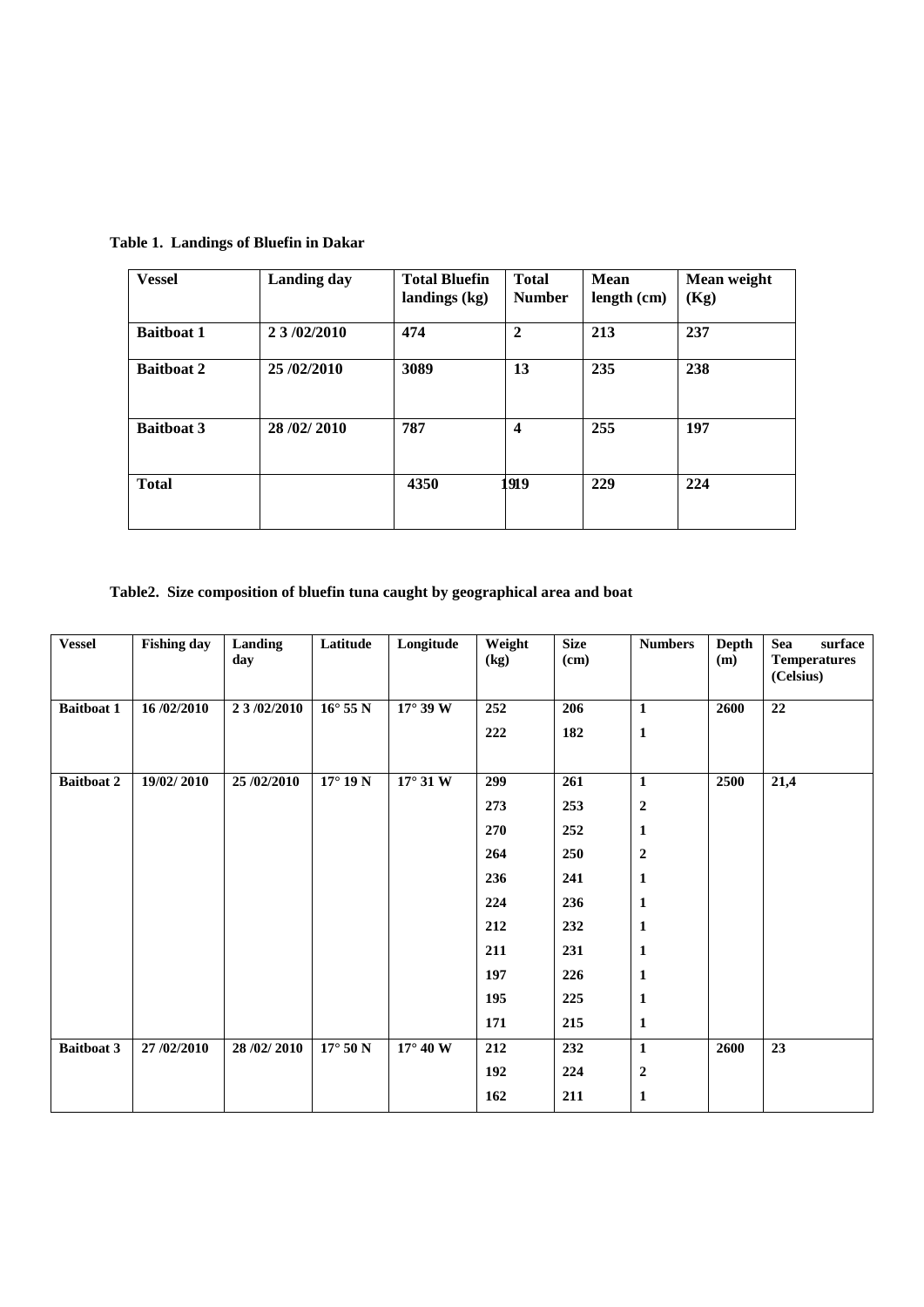

Figure 1. - Fishing areas of the baitboat fleet based in Dakar in February 2010.